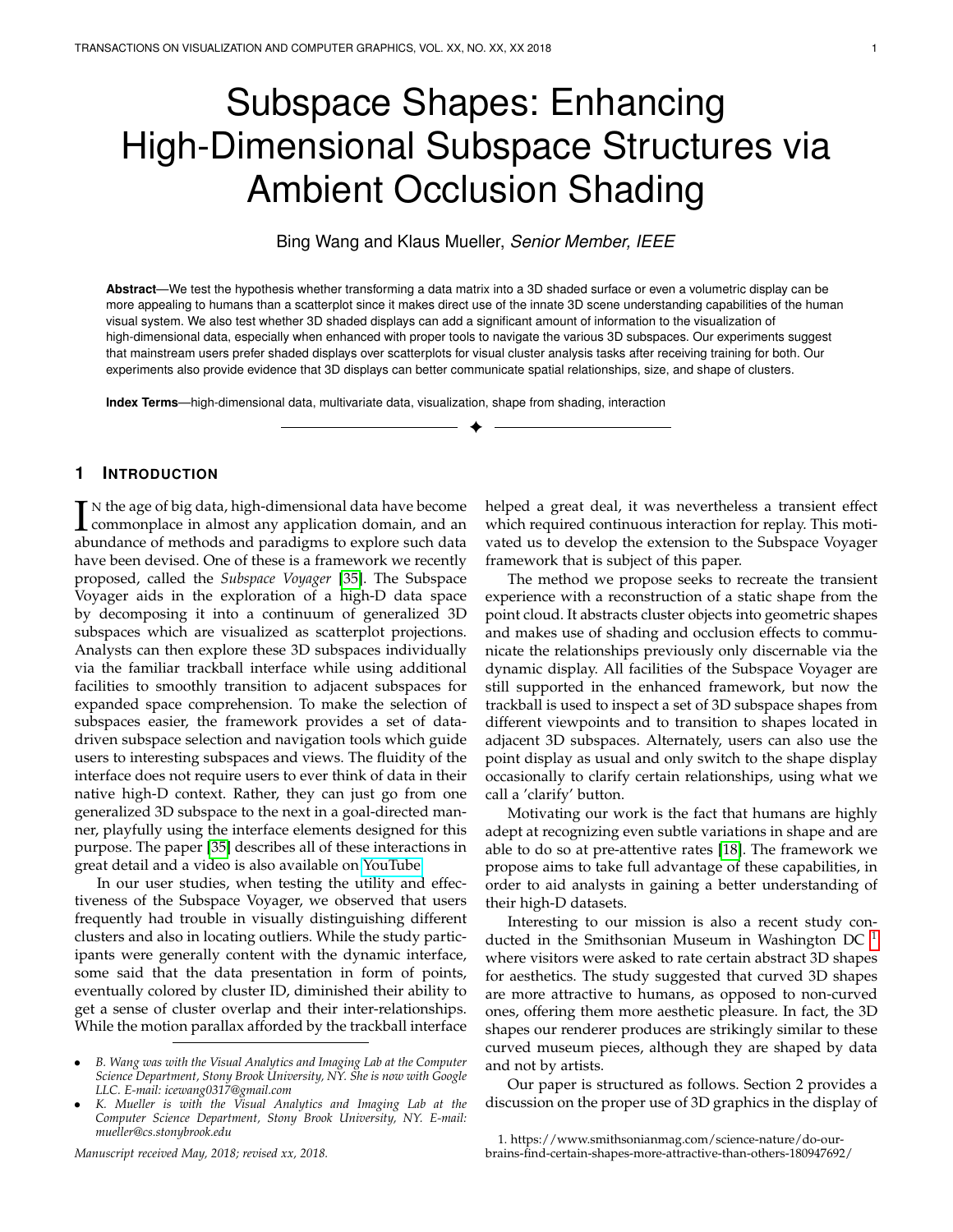<span id="page-1-0"></span>TRANSACTIONS ON VISUALIZATION AND COMPUTER GRAPHICS, VOL. XX, NO. XX, XX 2018 2



Fig. 1: High-dimensional point cloud projected into a generalized 3D subspace and visualized with the Subspace Voyager at an orientation selected using the trackball. The points have been divided into five clusters tagged by color. (a) Simple scatterplot projection; (b) with opacity depth cueing – points further back are rendered more transparent; (c) shaded display after converting the point cloud clusters into a set of solid models using the framework described in this paper.

non-spatial data. Section 3 presents related work. Section 4 provides theoretical background on the perception of shape and it also discusses the existing Subspace Voyager upon which this work is built. Section 5 describes our shape generation and rendering framework. Section 6 presents a set of case studies. Section 7 describes a user study and its results. Finally, Section 8 offers conclusions.

# **2 USING 3D GRAPHICS IN NON-SPATIAL INFOR-MATION DISPLAYS: A DISCUSSION**

Adding the third dimension for the display of data that do not have a direct geospatial reference is not inherently new. In fact, it has been a somewhat controversial topic over the past two decades. Robertson and Card, in collaboration with various co-authors, published numerous papers in the 1990s on this subject, extending planar trees to cone-trees [\[23\]](#page-7-2), compiling web pages into 3D web books [\[2\]](#page-7-3), and developing a 3D version of the 2D Data Mountain – a collection of possibly overlapping document thumbnails [\[22\]](#page-7-4). These representations were soon diligently evaluated by Cockburn and McKenzie in the early 2000s [\[4\]](#page-7-5), [\[5\]](#page-7-6), [\[6\]](#page-7-7), [\[7\]](#page-7-8). Their essential findings were that while the 3D representations were often found more attractive than their 2D counterparts, they did not increase reader performance, and sometimes even reduced it.

Similar is true for 3D bar and pie charts. They are part of the repertoire of almost any plotting program and have been used in countless business graphics. Siegrist [\[26\]](#page-7-9) showed that especially the perspective angle of the popular 3D pie chart has a significant effect on the accuracy at which viewers can estimate the graphed quantities. The same author also found that 3D bar charts require more time for evaluation, especially smaller bars.

Tory and colleagues [\[32\]](#page-7-10), [\[33\]](#page-7-11) confirmed these observations when testing a specific class of data spatializations [\[9\]](#page-7-12) – the 3D landscape. The 3D landscape is a continuous terrain plot created from a 2D scatterplot, mapping height to either point density, a special attribute, or a classification tag [\[3\]](#page-7-13), [\[37\]](#page-7-14). They found that landscape representations neither supported better memorability nor did they lead to better estimation speed or accuracy.

Many of the application mentioned above, such as conetrees and 3D Data Mountains, used the third dimension as a handy way for resolving overdraw – by spreading items into the depth dimension. An additional aim was to make the displays more appealing to users, without any true purpose. This is especially the case for 3D bar and pie charts. The 3D landscape displays, on the other hand, in particular those tested by Tory and colleagues, used the third dimension for redundant attribute encoding [\[17\]](#page-7-15) but in a way that was not overly helpful or successful.

Our application of extending an information display to 3D is fundamentally different from the above. We use it to better communicate cluster extent and shape, relations among clusters, and the significance of outliers. In that regard our display is more closely related to 3D modeling and CAD displays where the third dimension provides an additional level of object understanding, often supporting a triad of orthographic projections. Relevant are also the positive findings by Ware and Franck [\[36\]](#page-7-16) who studied the added impact afforded by 3D renderings for distance estimation tasks, e.g., to assess paths in a complex network.

To illustrate our contribution, we provide Figure [1.](#page-1-0) Here. panel (a) shows an ordinary scatterplot projection of a generalized 3D subspace obtained using the Subspace Voyager. Panel (b) shows the same scatterplot projection but with points further away rendered less opaquely, mimicking fog in the scene. This allows for a slightly better appreciation of depth relationships. Finally, panel (c) shows a 3D rendering of the same set of points generated using the framework described in this paper. The cluster relationships are now clearly conveyed and could be clarified further by rotating it via the trackball or transitioning to an adjacent subspace.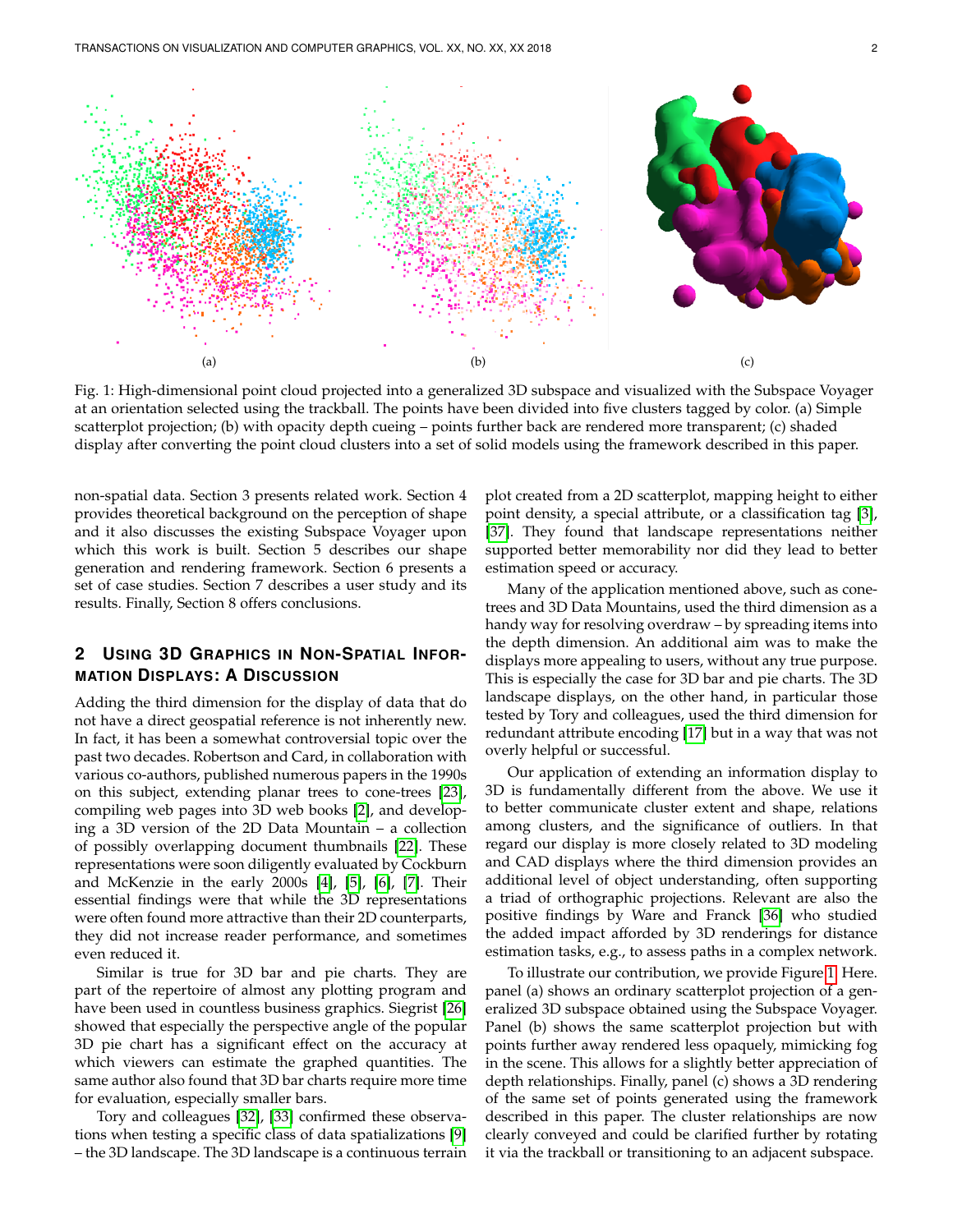<span id="page-2-0"></span>

Fig. 2: Pipeline to construct a subspace shape from a 3D point cloud

# **3 RELATED WORK**

One of the most widely used information visualization techniques for high-D or multivariate data is the scatterplot. The scatterplot projects the data onto two orthonormal vectors which gives clear insight into the trend of the data and the relation between the data dimensions associated with these vectors. The scatterplot matrix (SPLOM) [\[10\]](#page-7-17) groups all axis aligned scatterplots arising from the multivariate data into a display matrix which enables users to inspect all pairwise relations at the same time. A caveat that both bivariate scatterplots and SPLOMs share is that they are all based on axisaligned views. However, sometimes important phenomena may only be spotted in non-axis aligned projections. The Subspace Voyager (SV) [\[35\]](#page-7-0) allows users to observe these non-axis aligned configurations.

Other methods that have exploited dynamic transitioning of scatterplots include ScatterDice [\[8\]](#page-7-18) which restricts the transitions to motions between two SPLOM tiles, giving rise to a dynamic 3D point cloud projection display. Similar to our SV, the GGobi system [\[30\]](#page-7-19) also employs trackball controls but it does not have the advanced subspace exploration facilities the SV's trackball interface provides. For example, with GGobi users cannot explicitly travel between adjacent subspaces and navigate the space via a map. Noteworthy in that context is also the work by Piringer et al. [\[19\]](#page-7-20) who added 2D and 3D histograms on the bounding cube surfaces of a 3D scatterplot display to better convey point densities.

Sedlmair et al. [\[25\]](#page-7-21) investigated the relationship of dimension reduction and visualization paradigm (2D and 3D scatterplots and SPLOMs) with regards to the ability of users to discern cluster separability. While they find that 3D scatterplots do not provide additional benefits for the particular task they studied, they also argue that 3D displays might be a good choice if the intent was to recognize cluster shapes. The original SV and also our present work both have this intent – their 3D displays do not only allow users to visualize static 3D scatterplots, but rather they let users interact with them to mentally reconstruct shape relations, first via dynamic points clouds and now as explicit shapes.

Several studies [\[13\]](#page-7-22), [\[34\]](#page-7-23) have shown that subspace analysis can decompose fairly high-dimensional datasets into a manageable set of subspaces of much lower dimensionality. The significant reduction that can be obtained is quite impressive – often these subspaces have less than five principal (non-axis aligned) dimensions. And so, while it might be infeasible to explore a native high-dimensional space with sequential 3D tools like the SV, once the space has been decomposed into a set of smaller independent subspaces such tools can be very powerful and meaningful to use.

The idea of representing high-D data with a surfacebased representation has been pursued before. Sprenger et al. [\[27\]](#page-7-24) and Rohrer et al. [\[24\]](#page-7-25) both use implicit surfaces. The two approaches, however, differ in how the surface is constructed. The H-BLOB algorithm by Sprenger et al. first conducts a hierarchical cluster analysis and then fits an ellipsoid to each cluster's first three principal components. To construct the shape they tessellate the ellipsoid using Marching Cubes [\[14\]](#page-7-26). The framework by Rohrer et al., on the other hand, creates a star-shaped coordinate system in 3D space to represent the 14 most dominant principal components of the data space and constructs a blobby model [\[1\]](#page-7-27) from it. Both methods provide visualizations of hierarchies using semi-transparent renderings of encapsulating hulls. A more recent contribution is that of Poco et al. [\[20\]](#page-7-28) who first create an optimized point embedding of the high-D data into 3D and then construct a surface for each cluster using a variety of techniques – convex hull, blobs, and several surfaces derived from a 3D discrete Voronoi diagram. The implicit surfaces that arise from blobs and elliptical fits give rise to fairly roundish shapes without much surface detail while convex hulls create surfaces that have a rough faceted look. In contrast, our shapes are directly derived from the point cloud's density field yielding intricate surfaces that are a tight yet smooth "shrink-wrap"around the point cloud.

Finally, Mayorga and Gleicher presented Splatterplots [\[15\]](#page-7-29) which are not shaded 3D surfaces in a technical sense but share some of their visual appearance characteristics. They are essentially colored overlapping regions of abstracted projected clusters that refine detail upon zoom. As zooming continues more points appear, but the density of points does not change.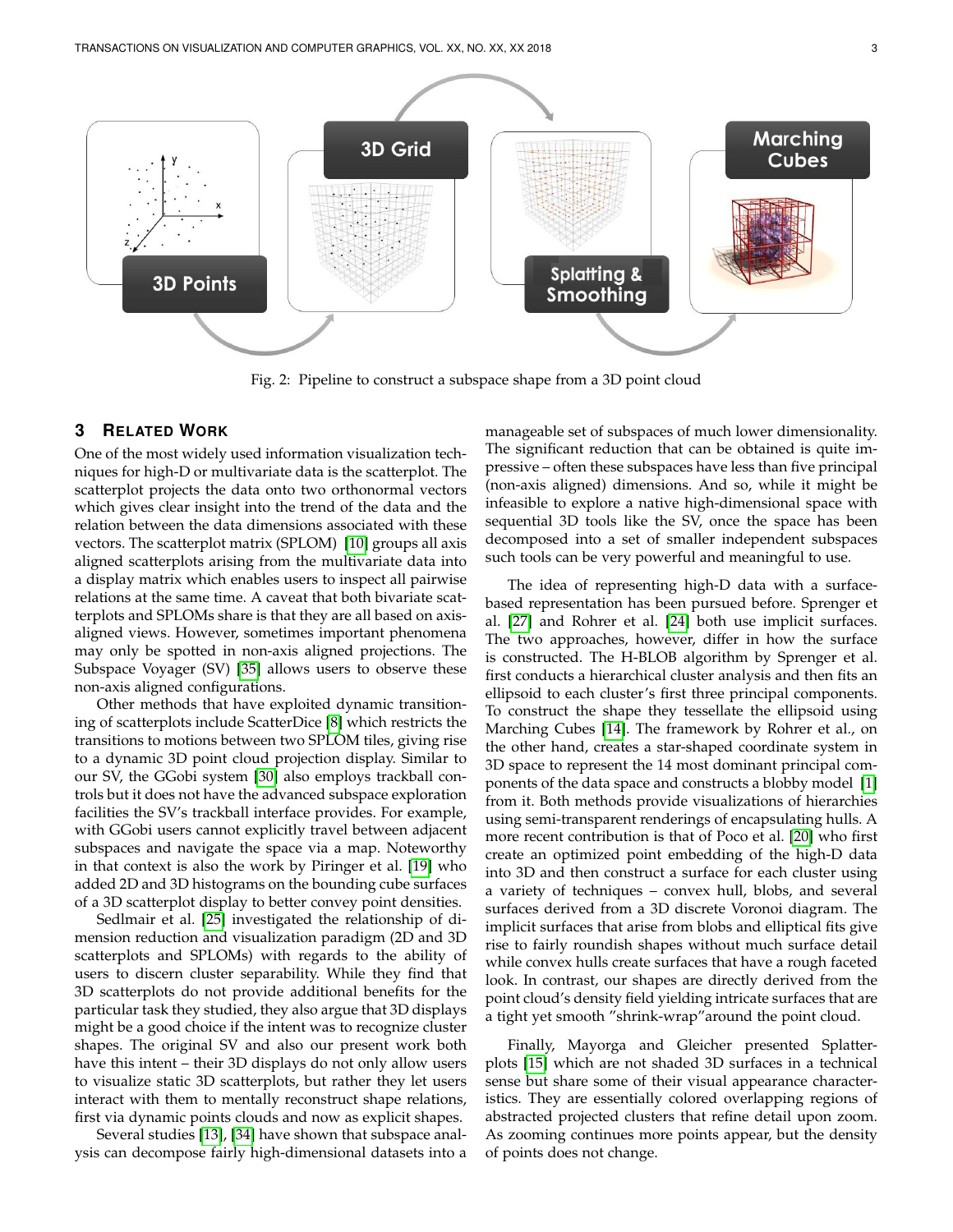<span id="page-3-0"></span>

Fig. 3: Subspace shapes at different levels of opacity. (a-c): opacity = 1.0, 0.7, and 0.5.

# **4 SHADING FOR 3D SHAPE PERCEPTION**

The shape-based paradigm we propose capitalizes on the human visual system's capability to rapidly derive 3D shape information of an object by assessing the variation of image intensities on the object's surfaces [\[21\]](#page-7-30). The intensity variations originate in the local differences of the amount of light reflected from the surfaces toward the observer's eyes. In the literature, these illumination-based appearance variations are referred to as *shading* and the ability to extract shape information from them is known as *Shape from Shading* [\[11\]](#page-7-31).

The visual recovery of shape is synonymous to cognitively estimating a depth map. When it comes to the effectiveness of shading for enabling such estimations it has been shown [\[12\]](#page-7-32) that basing a local surface's luminance on its normal is inferior to basing it on the amount of light impending on it. Essentially, the former applies to the sunny day scenario, while the latter refers to a cloudy day [\[12\]](#page-7-32). The cloudy day scenario embodies a much greater amount of diffuse lighting in which light can reach a surface element after bouncing off of one more intermediate reflectors.

*Ambient occlusion shading (AOS)* [\[16\]](#page-7-33), [\[28\]](#page-7-34) is an effective method to estimate this diffuse lighting. While it is substantially less accurate than the far more computationally complex global illumination paradigm, it can effectively darken small crevices in surfaces and so greatly improve their 3D appearance. AOS works by omnidirectionally probing the vicinity of a surface point on how much of it is occluded. As such, it elucidates the local geometries that are found in its visibility field, defined as the free space above the surface. AOS has become very popular for the visualization of molecular models, where it is able to clarify important features of biomolecular complexes, like pores, pockets, and cavities, which direct lighting cannot convey [\[29\]](#page-7-35), [\[31\]](#page-7-36).

#### **5 SHAPE CONSTRUCTION AND RENDERING**

Figure [2](#page-2-0) outlines the shape construction process. Since we mostly deal with non-spatial data, these 3D points are irregularly sampled and are not perfectly aligned with the vertices of a volumetric grid. We solve this problem

by splatting the points into a regular grid using reversed trilinear interpolation. After this step, we apply a 3D box filter on the grid to smooth out the points since otherwise the final shapes typically appear jagged. We use several rounds of smoothing. A slider allows users to balance the grid resolution and filter size as well as the number of iterations to obtain a shape that is sufficiently smooth but still preserves detail (see Figure [1c](#page-1-0)).

The shapes themselves are represented as closed meshes of polygons. We use the Marching Cubes algorithms [\[14\]](#page-7-26) to convert the density values stored in the 3D grid to the polygon meshes – the last step of the pipeline shown in Figure [2.](#page-2-0) We can then set the opacities of the polygonal shapes to different values to better express overlap relationships. Figure [3\)](#page-3-0) presents examples for different opacity levels.

Often clusters have dense cores with less dense (skewed) regions around them and outliers in the periphery. By using 3D iso-contouring and assigning smaller opacities to the outer contour polygon meshes we can produce displays like those shown in Figure [4\)](#page-3-1). The transparency and the number of layers of the shapes can be controlled by adjusting the Opacity and Layers sliders in the control panel. Likewise, users have also the option to display detected outliers along with these semi-transparent shapes (see Figure [4b](#page-3-1))

<span id="page-3-1"></span>

Fig. 4: : Multi-layer rendering mode (a) without and (b) with outliers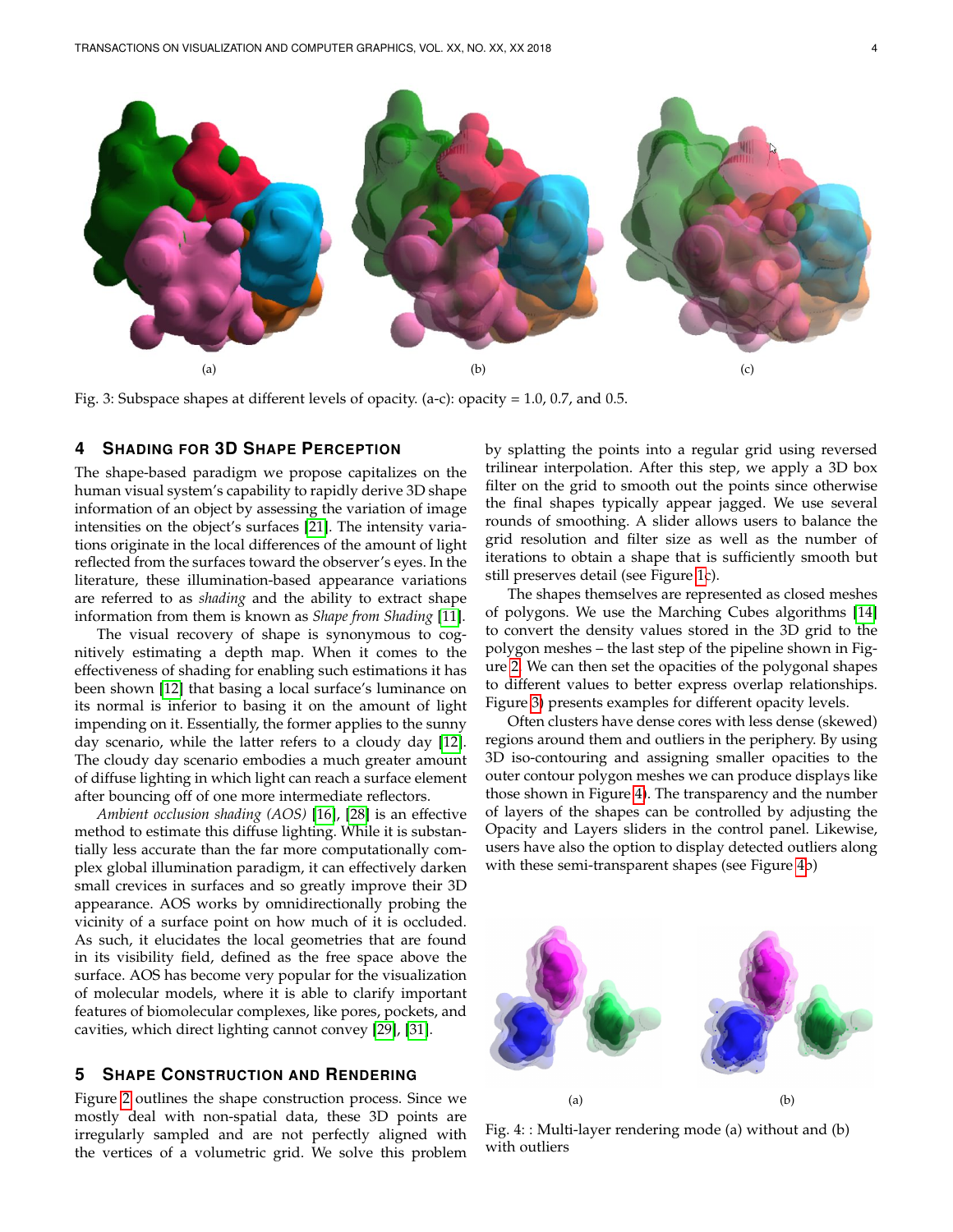<span id="page-4-1"></span>

Fig. 5: Comparisons between scatterplots and our shaded shape representation (SSR) using the Iris dataset and different combinations of the attributes sepal length, sepal width, petal length, petal width, class label (a) The green and purple clusters are not separable in the scatterplot but our SSR suggests the possibility to use a plane parallel to the screen to separate them. (b)(c) From the scatterplots, only the 2D distribution of the data can be seen but our SSR allows users to observe the trend along the third dimension. (d) Outlier detection. Our SSR is able to detect outliers that are far away from the majority of points along the third dimension (red circle). (e)(f) Brushing and linking. A portion of the green cluster is painted yellow in (e), all points belonging to that portion form a new cluster for shape generation in (f).

Users can freely rotate and transition to adjacent subspace shapes within the trackball interface. While a new shape needs be generated upon subspace transitions, given reasonable data complexity this takes just a few seconds. We cache the previous subspace shape and so users can fluidly return to the previous shape and assess the highdimensional structure of the multivariate point cloud.

# **6 THE CLARIFY BUTTON - EVALUATION**

The shaded shape representation (call it SSR) has the unique capability to reveal cluster overlaps, proximity of outliers, and etc. which may be hard to see in the 2D scatterplots. For this purpose we have invented the magic "Clarify" button which, when hit, adds a third data (or other orthogonal) dimension to the view and renders a 3D shaded shape.

We use Fisher's Iris Flower data set  $^2$  $^2$  as an example to illustrate this feature. The Iris Flower data set has three classes with 50 instances each. Each class belongs to a different type of iris. The dataset has five attributes sepal length, sepal width, petal length, petal width, and the class label. Data analysts often use a scatterplot matrix (SPLOM) [\[10\]](#page-7-17) to explore multivariate datasets of this nature. We use the first four attributes to generate half of the scatterplots in the SPLOM and place their corresponding SSRs to their left (see Figure [5\)](#page-4-1). Essentially, each view on the left could be the 3D rendering that would result upon hitting the aforementioned Clarify button hen only the 2D scatterplot on the right is seen.

#### <span id="page-4-0"></span>2. https://archive.ics.uci.edu/ml/datasets/iris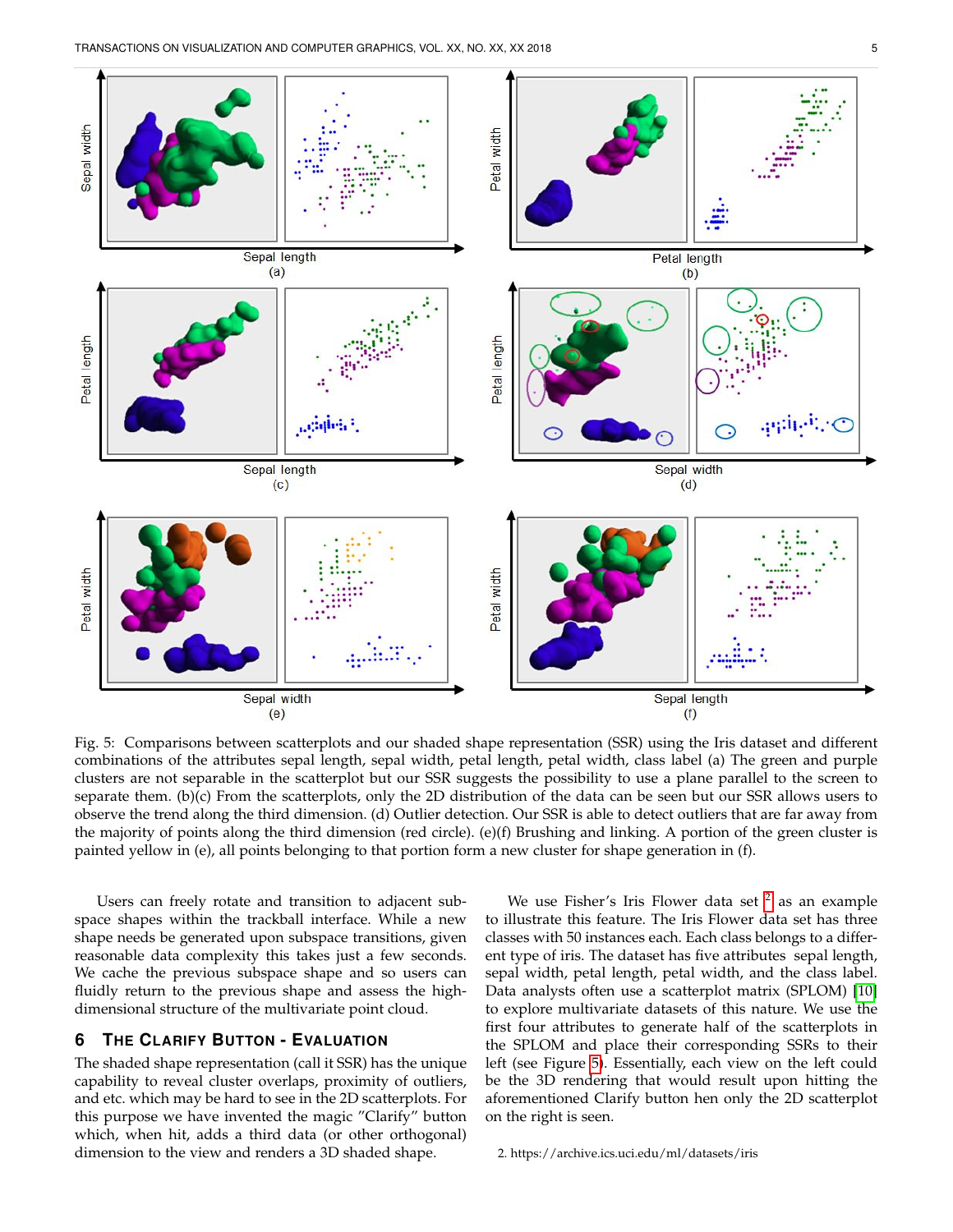<span id="page-5-0"></span>

Fig. 6: Displays generated in the Subspace Voyager trackball for our user study. (a) standard multivariate scatterplot display for the Iris dataset; (b) shaded shape representation (SSR) for the same configuration as in (a); (c)(d) same paring as (a)(b) now for the Sales Campaign dataset.

# **6.1 Clarify separability**

Let us assume a plant biologist, Tim, views the scatterplot display in Figure [5a](#page-4-1) on the right which is a rather complex one. While he can easily discern that the blue cluster of flowers is separate, he cannot tell for sure for the green and purple clusters. So he hits the Clarify button which produces the 3D view to the left in Figure [5a](#page-4-1). He can now clearly see that the green cluster is in front of the purple one and a plane parallel to the screen seems to be able to separate them. This gives Tim good guidance on how to find a proper view where all three clusters can be separated. Since the current view is Sepal width over Sepal length, he now knows that the other attributes, Petal width and Petal length, or both, are also involved in the classification.

#### **6.2 Clarify outliers**

Tim moves on and inspects a 2D scatterplot of Sepal width and Petal length (Figure [5d](#page-4-1), right). Looking at this display he suspects that there might be some flowers that are different from the main stream – outliers. To get more insight he hits the magic Clarify button and the system produces the 3D display on the left. Now he clearly sees that the points he suspected to be outliers (circled in green and blue) are indeed outliers. But he also discovers an outlier he did not suspect – the one circled in red. This point is indistinguishable from the others in the 2D scatterplot, but pops out easily in the associated 3D SSR. While Tim could have possible found this rare flower in a different 2D scatterplot, the 3D SSR is more direct and does not require a context switch to a different set of dimensions. Rather, it uses the same dimensions than the 2D scatterplot, just using shading to disambiguate it.

#### **6.3 Engage and explore further**

Next, Tim calls up the 2D scatterplot that visualizes Petal length vs. Petal width ((Figure [5\(](#page-4-1)b, right). He sees three lean shapes that spread along the diagonal, suggesting a strong correlation for the green and purple classes. The blue class, on the other hand, does not seem to have a trend. Tim thinks that this is interesting but he is not certain what 2D scatterplot to look at next. He presses the Clarify button (producing the view on the left) and sees that all three classes seems to protrude into the depth direction, almost inviting him to follow to see what this trend is all about. He knows that this third dimension has to be one of the remaining ones, or a combination of them. So he gets curious again and exchanges Petal with by Sepal length (see (Figure [5c](#page-4-1)) to learn more about his data, and so on.

#### **6.4 Brushing and linking in 3D**

Brushing and linking are important activities in interactive cluster analysis. Tim decides that he would like to break part of the green class into a separate class since he thinks that it an important subset of flowers. Tim prefers to do this in 3D since he used to painting 3D objects. He picks the yellow color and brushes on a portion of the green surface. Our system automatically assigns the tagged surface points, as well as points underneath, to a different cluster. This produces Figure [5e](#page-4-1), left. Next, Tim uses the trackball interface to go to a different 3D subspace (Figure [5f](#page-4-1), left) where new shapes are generated according to the new axis dimensions. Tim observes that the tagged yellow cluster is now rotated to the back. This gives Tim an overall idea of the dynamics of what he thinks are the interesting parts of the data.

#### **7 USER STUDY**

To evaluate the pros and cons of the SSR we conducted a user study with nine graduate students - eight males and one female of diverse cultural background (two North American, one European and six Asians). We presented the same data in both the 2D scatterplot representation and the 3D SSR within our Subspace Voyager framework and asked the participants to accomplish various data analytics tasks.

We began with individual training sessions where each participant heard the following message: "Hi, we have previously built a 2D scatterplot-based visual analytics framework where the 2D data points are displayed inside a virtual trackball, like the trackball often used in video games. It acts on a model of the 3D world and has an imaginary third axis going into the plane. Now, in a new version of this interface we have added a 3D shape display to this virtual trackball and we would ask you to test the pros and cons for both of these data representations".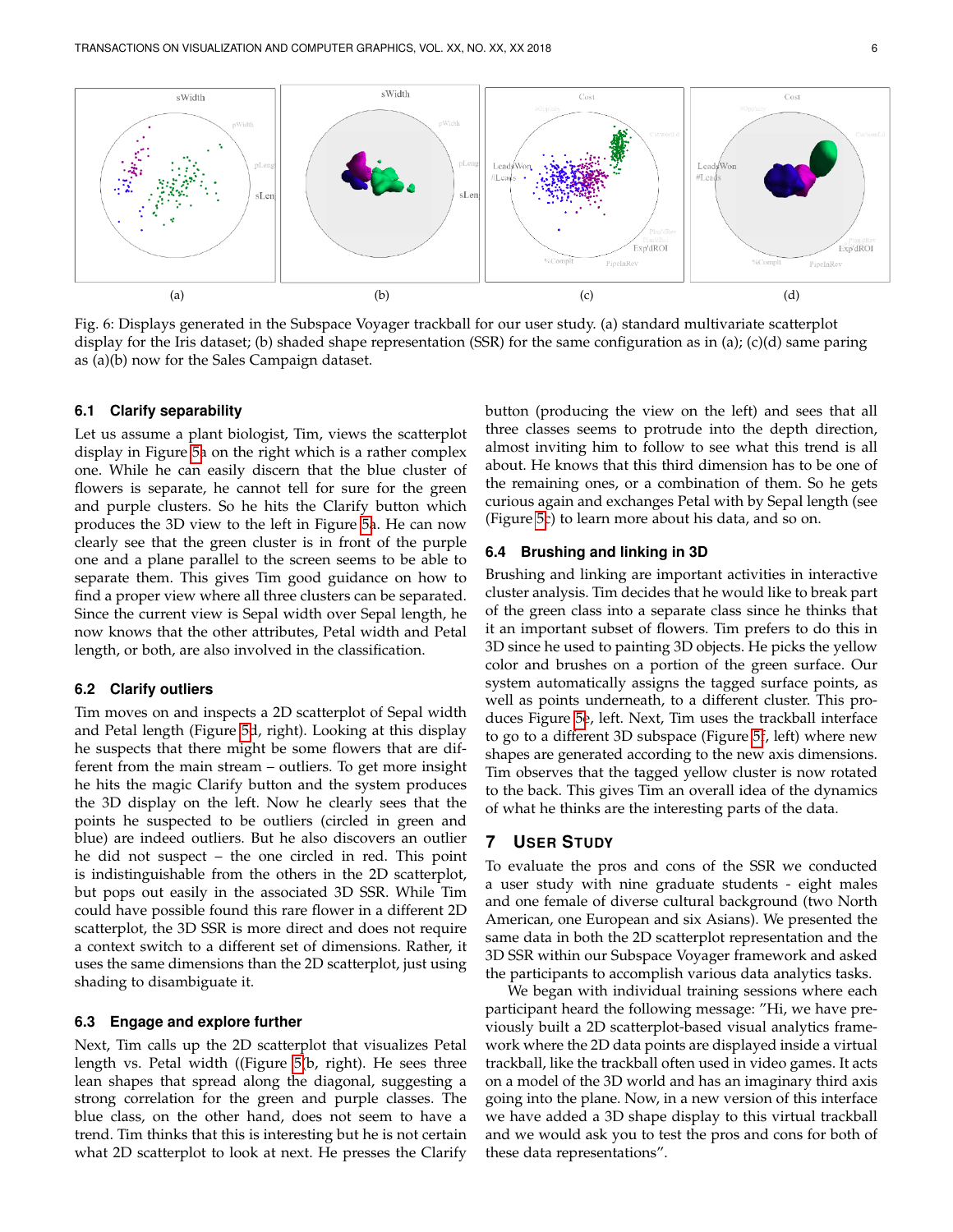Next, we showed the 2D view and the 3D view for one projection of the Iris dataset side by side (Figure [6a](#page-5-0),b). We said, "This is an example, the Iris Flower dataset. There are three different kinds of iris flowers and they are represented in three different colors. These data capture the different petal length, petal width, sepal length and sepal width for these irises. Our trackball displays the dimensions along a virtual circle. The font size and the opacity of a particular dimension indicates the influence of this dimension for the projection shown. For example, in this projection, sepal width sepal length are the dominant dimensions. The green iris type has longer sepals than the other two." We gave the participants time for questions and asked for consent for video recording. None of the participants was color blind.

#### **7.1 Tasks and procedure**

The three tasks were designed to compare the two representations from both static and dynamic perspectives. We used the sales campaign dataset for all of them and gave all participants a brief introduction of it. This dataset consists of 900 data points (one per sales person) and 10 attributes: %Completed, #Leads, Leads Won, #Opportunities, Pipeline Revenue, Expected ROI, Actual Cost, Cost/WonLead, Planned Revenue, and Planned ROI. There are three pre-clustered sales teams.

For the first task, we wanted to test if the participants could reach similar conclusions from both a fixed 2D scatterplot display and a fixed 3D SSR display. We showed the participants two screenshots of the same projection of the dataset, one in 2D scatterplot representation, one in SSR (Figure [6c](#page-5-0),d). We showed odd numbered participants the 2D representation first while even numbered participants saw the SSD first to minimize learning effects. We asked all participants the same question – "What can you conclude from this fixed projection?" – for both representations.

For the second task we wanted to test if the participants could interact with both representations and if they had any preference. We loaded our Subspace Voyager and told them: "The trackball in our system supports many different interactions. One of which is 3D rotation. Pressing the left mouse down while moving the mouse will rotate both the 2D and the 3D representations. By checking and unchecking the Shape checkbox, you can switch between those two representations. <sup>[3](#page-6-0)</sup>" We let the participants play with the system for as long as they wanted to and then asked them the following question: "How do you like the 2D scatterplot representation / 3D shaded shape representation when combined with rotation?"

The third task was to let the participants analyze the sales campaign dataset freely. Specifically, we asked them to uncover the different sales strategies the three different teams chose. For this task, we wanted to analyze the time the participants spent on each representation. After the three tasks, we asked all participants for their opinions with respect the two different representations.

In the end, we showed the participants the campaign data in the transparent shaded shape representation with embedded points (Figure [4b](#page-3-1)) and solicited their thoughts.

# **7.2 Results**

## *7.2.1 Task 1: fixed projection*

For this task, most participants came to very similar conclusions for both the 2D and the 3D representations. They said, e.g.: "The green team is very different from the other two", "Leads Won, Expected ROI and Cost are well expressed in this view", "The green team has higher Cost" and "The blue team generates more Leads and wins more Leads".

Five participants noticed the depth cue that is only expressed in the 3D representation: "The green team seems to be sticking out" and "In the points view, I noticed that that blue and purple is overlapping in one surface, but in 3D I actually can tell that blue is in front of purple".

#### *7.2.2 Task 2: trackball rotation interaction*

All participants mastered the rotation interaction for both representations easily and could effortlessly switch between them. When asked about their opinions on the two representations when combined with rotation, eight out of nine participants expressed that they preferred the SSR when rotating. The most dominant reasons were: "Rotating a shape is more natural while rotating points is a bit messy.", "Shapes are better at defining boundaries and show clusters separations much more clearly." and "Shapes get rid of outliers and allow me to focus on the main structure."

#### *7.2.3 Task 3: Data analysis*

All participants managed to come to some conclusions about the different sales strategies the three sales teams used. Since the default representation is the Subspace Voyager in the 2D scatterplot view, all participants started the analysis from there. After a while, eight participants switched to 3D. Six of nine participants spent significantly more time using SSR when analyzing the data. Two participants spent more time using 2D scatterplots while one participant only used 2D scatterplot. One of the two participants who relied mostly on 2D scatterplot mentioned later that he just went with the default 2D view and he would have used the 3D view more if it had been the default.

#### *7.2.4 Conclusions and insights*

The dominant feedbacks we received on both representations were: "I like 3D with rotation a lot.", "3D provides better separability for clusters and gives a much clearer overall understanding of the data." and "3D hides outliers and let users focus on the main data." One participant mentioned that he would use 3D as an aid to 2D in the sense that "for analyzing overall relationships, 3D is better but for individual points, 2D is better." Another person mentioned that he liked both and "its easiest to see everything in 3D but seeing all data is also important." However, some participants also expressed a concern: "3D hides outliers and I think 2D is still better for point level analysis."

Then we showed the participants the combined representation with transparent shaded shapes enclosing all the points (Figure [4b](#page-3-1)). Six participants really liked it and said things such as "This is perfect", "This allows me to see the overall information with all points", "It allows me to see inside the shapes", "The outliers are so clear now" and "it helps me to understand how the shapes are built."

<span id="page-6-0"></span><sup>3.</sup> We had relabeled this button from "Clarify" to "Shape" as to not bias the subjects toward the goal of our study.